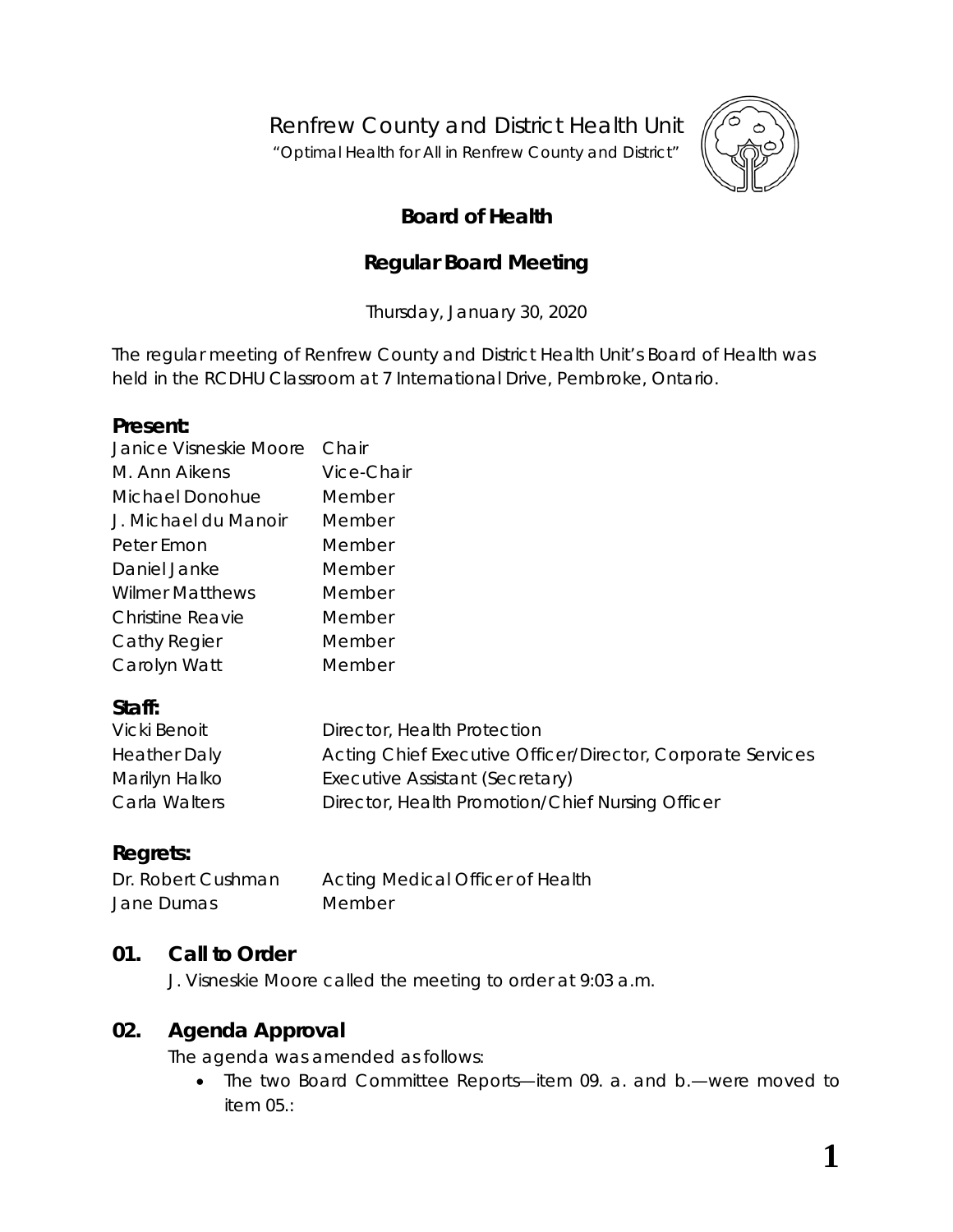- o 05. a. Executive Committee Board Report
- o 05. b. Resources Committee Board Report
	- At 11:00 a.m., Jim Bell, Architect/Designer was scheduled to join the meeting.
- A closed session was added to the meeting.
	- o A discussion ensued regarding the reasons to go in to closed.

All other items on the agenda were renumbered accordingly.

#### **Resolution: # 1 BoH 2020-Jan-30**

A motion by M. A. Aikens; seconded by C. Regier; be it resolved that the Board approve the agenda, as amended.

Carried

#### **03. Delegations**

There were no delegations.

#### **04. Declarations of Conflict of Interest**

There were no declarations of conflict of interest.

Each Board Member, present at the meeting, signed the annual *[Acknowledgment of Conflict of Interest Policy](https://www.rcdhu.com/wp-content/uploads/2020/02/04.-a.-Acknowledgement-of-Conflict-of-Interest-Policy.pdf)* and returned the form to the Secretary.

#### **05. Board Committee Reports**

#### a. Executive

P. Emon, Executive Committee Chair, presented the following report to the Board:

• *[Executive Committee Board Report](https://www.rcdhu.com/wp-content/uploads/2020/02/09.-a.-Executive-Committee-Board-Report-2020-Jan-27.pdf)*

Before presenting the *Report*, Emon distributed the following motion to the Board presented at the County Council meeting held on Wednesday, January 29, 2020:

• *THAT County Council approve that the Warden, Chair of Health Committee and staff participate in the planned consultations announced for Eastern Ontario; AND FURTHER THAT the Warden, Chair of Health Committee and staff engage with the Renfrew County and District Health Unit (RCDHU) Board, communicating the County of Renfrew's willingness to seek opportunities to find efficiencies between the two organizations as outlined in the County of Renfrew's position paper; AND FURTHER THAT*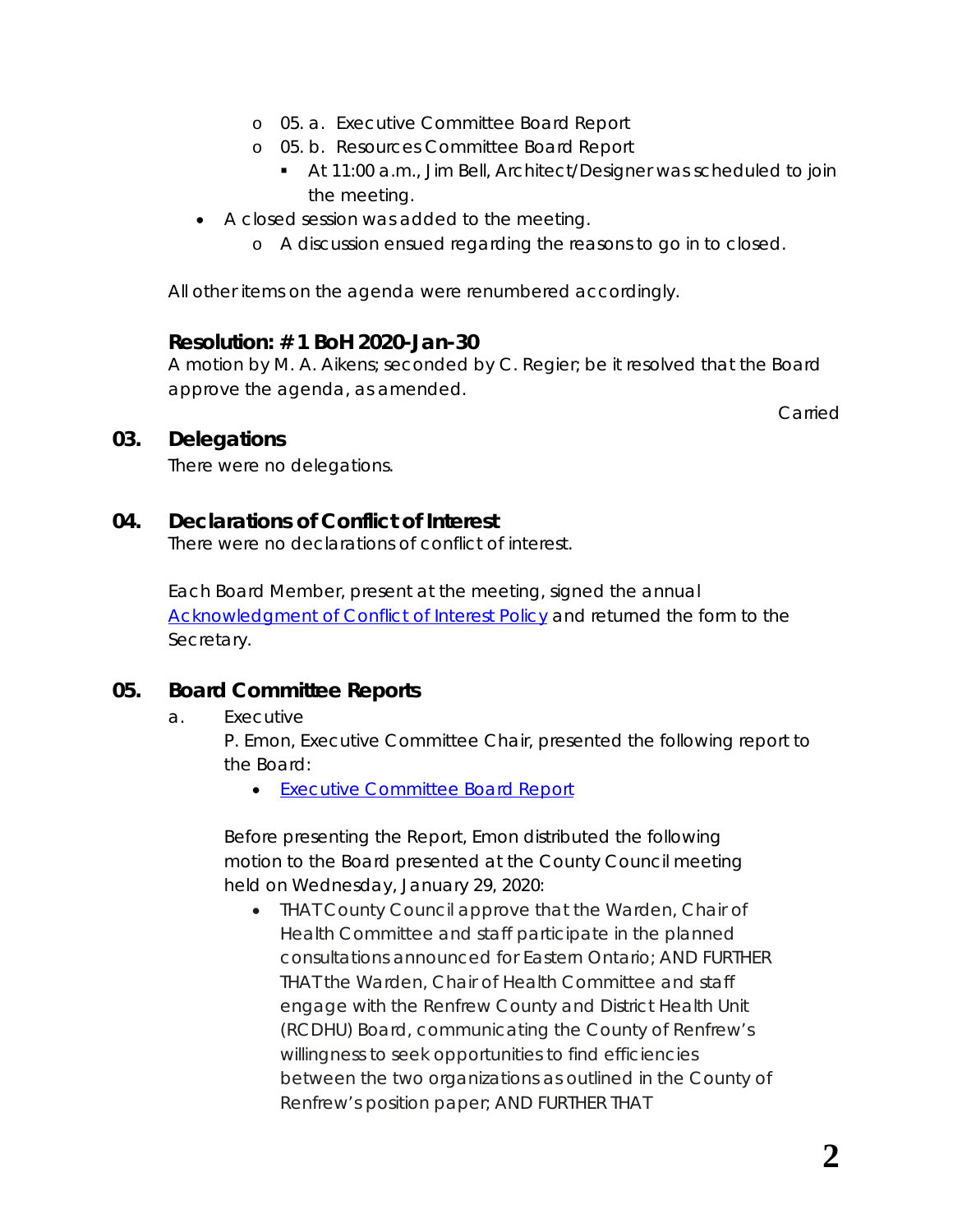*representatives from the County of Renfrew inform the Province of Ontario, as part of the consultation process, that the Renfrew County and District Health Unit has not endorsed the position of the County of Renfrew.*

The following motion was tabled for further discussion:

*Resolution: # 3 EC 2020-Jan-27*

*A motion by M. A. Aikens; seconded by C. Reavie; be it resolved that the Executive Committee recommend to the Board that the Board accept the Report from Dr. Cushman marked January 2020 #A as the basis for our position at the February 4th Consultation Session in Ottawa.*

*Carried*

#### **Resolution: # 2 BoH 2020-Jan-30**

A motion by P. Emon; seconded by C. Reavie; be it resolved that the Board table resolution # 3 EC 2020-Jan-27 until a February RCDHU Bd meeting.

Carried

The Board also requested that the following motion be separated from the *Executive Committee Board Report* for further discussion:

*Resolution: # 4 EC 2020-Jan-27*

*A motion by M.A. Aikens; seconded by C. Reavie; be it resolved that the Executive Committee recommend to the Board that we inform the County of Renfrew that we cannot support their position until their plan for Public Health can be clinically evaluated against our stated 12 Criteria for Public Health Modernization and we meet with County to collaboratively explore their position before the end of February 2020.*

*Carried*

# **Resolution: # 3 BoH 2020-Jan-30**

A motion by M. A. Aikens; seconded by C. Regier; be it resolved that the Board remove for separate consideration Resolution # 4 EC 2020-Jan-27 from the Executive Committee Report and voted on separately.

Carried

A fulsome discussion ensued.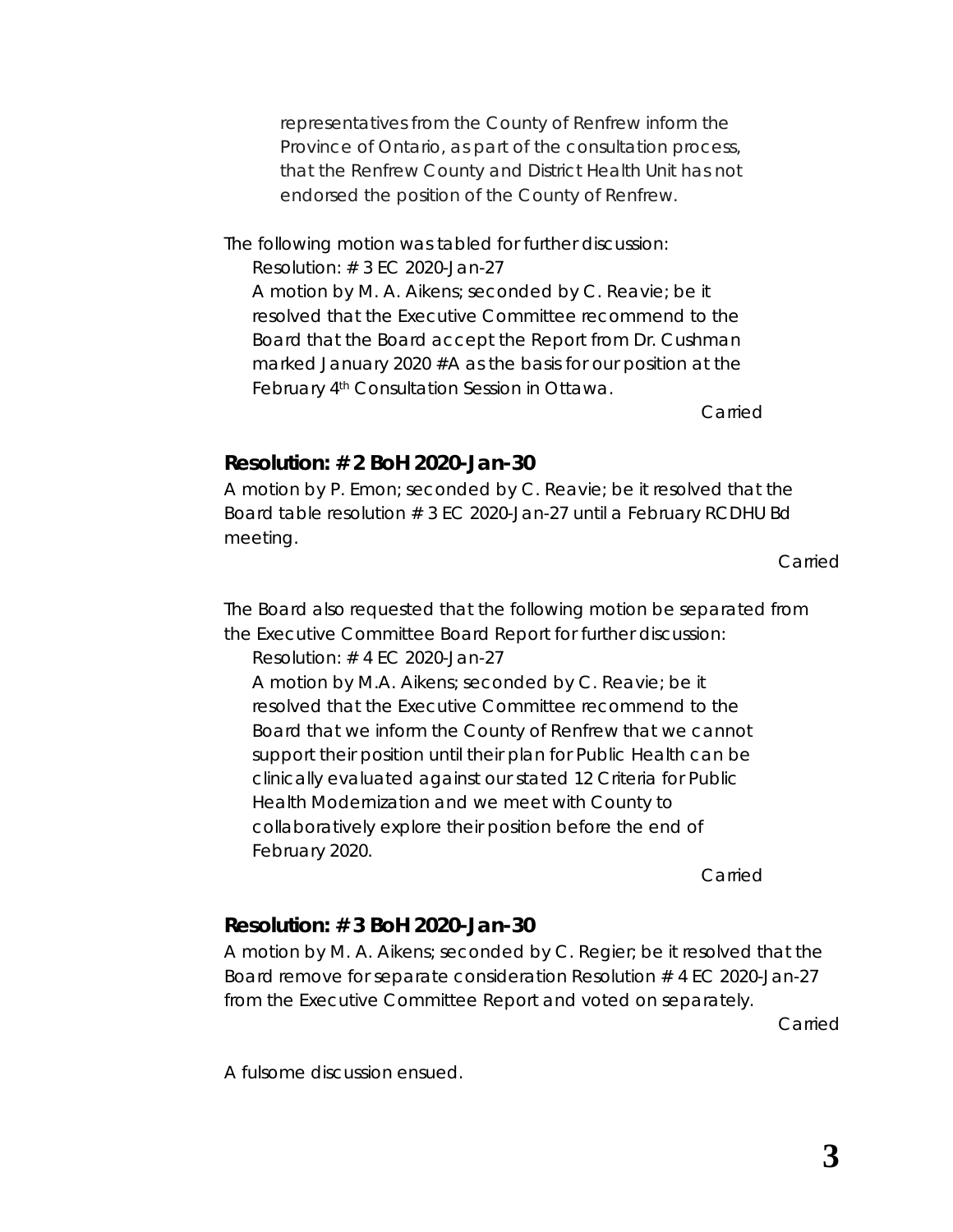## **Resolution: # 4 BoH 2020-Jan-30**

A motion by P. Emon; seconded by J. M. du Manoir; be it resolved that the Board accept the Executive Committee Board Report, as amended.

Carried

b. Resources

D. Janke, Chair of the Resources Committee presented the following report to the Board:

• *[Resources Committee Board Report](https://www.rcdhu.com/wp-content/uploads/2020/02/09.-b.-Resources-Committee-Board-Report-2020-Jan-28.pdf)*

Janke informed the Board that the Resources Committee will not meet in March 2020, but H. Daly will report directly to the Board at the March 31, 2020 Regular Board meeting.

The next Board resolution was made in reference to the following motion contained in the *Resources Committee Board Report*:

*Resolution: # 6 RC 2020-Jan-28*

*A motion by J. M. du Manoir; seconded by J. Visneskie Moore; be it resolved that the Resources Committee recommend that Board approve capital expenditures to the Ministry of Health one time funding approval to support capital and infrastructure project of the (OSDCP) Public Health Seniors Dental Treatment Clinic in Barry's Bay and allow an exemption to the Procurement Policy limitation regarding purchase in orders in excess of \$50k.*

*Carried*

# **Resolution: # 5 BoH 2020-Jan-30**

A motion by M. Donohue; seconded by W. Matthews; be it resolved that the Board waive requirements for tenders, proposals and quotations regarding the Public Health Dental Clinic in Barry's Bay due to an unforeseen emergency situation regarding completion by March 31, 2020. Carried

A fulsome discussion ensued, followed by a request for a recorded vote:

| Yes | Name of Board Member  | Νo |
|-----|-----------------------|----|
|     | Aikens, M. Ann        |    |
|     | Donohue, Michael      |    |
|     | du Manoir, J. Michael |    |

## **Recorded Vote**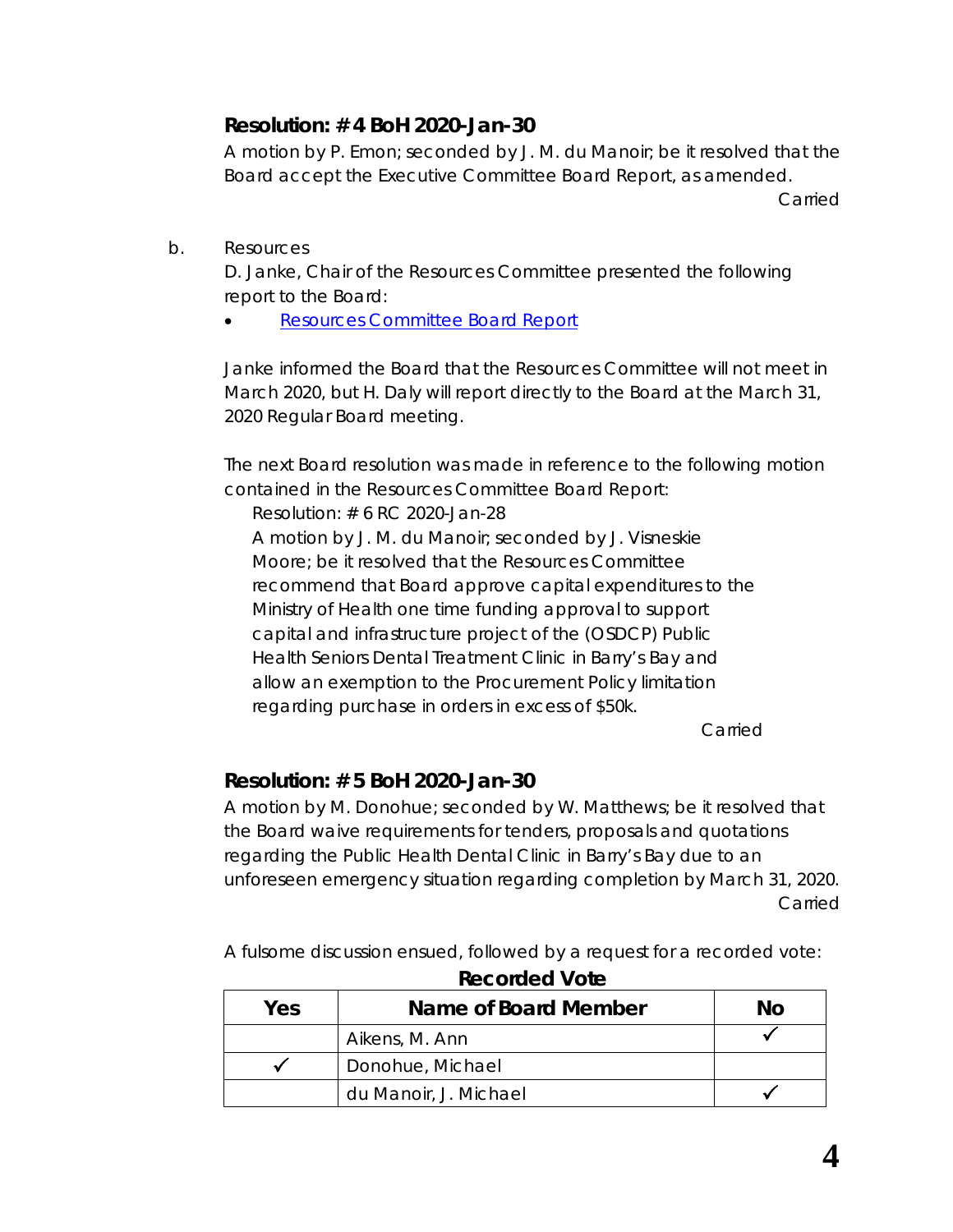| Dumas, Jane (absent)    |  |
|-------------------------|--|
| Emon, Peter             |  |
| Janke, Daniel           |  |
| Matthews, Wilmer        |  |
| Reavie, Christine       |  |
| Regier, Cathy           |  |
| Visneskie Moore, Janice |  |
| Watt, Carolyn           |  |
| <b>Totals</b>           |  |

**Carried by: 7-3 Lost by:**

It was recommended that the Resources Committee review the RCDHU Procurement Policy in the future.

## **Resolution: # 6 BoH 2020-Jan-30**

A motion by C. Watt; seconded by D. Janke; be it resolved that the Board accept the Resources Committee Board Report, as presented.

Carried

Guests Jim Bell, President of Jim Bell Architectural Design Inc. and Associate, Tim Gilchrist joined the meeting and were introduced to the Board. The firm was hired by RCDHU to head the relocation project at the Pembroke City Centre, 141 Lake Street, Pembroke.

Bell provided the Board with information regarding:

- Preliminary plans
- Layout
- An estimated budget
- Timelines.

As per the following motion, the Board gave Bell permission to proceed:

## **Resolution: # 7 BoH 2020-Jan-30**

A motion by D. Janke; seconded by J. M. du Manoir; be it resolved that the Board approve preliminary plans and estimate for the relocation project to the Pembroke City Centre, as presented by Jim Bell, Architect/Designer.

Carried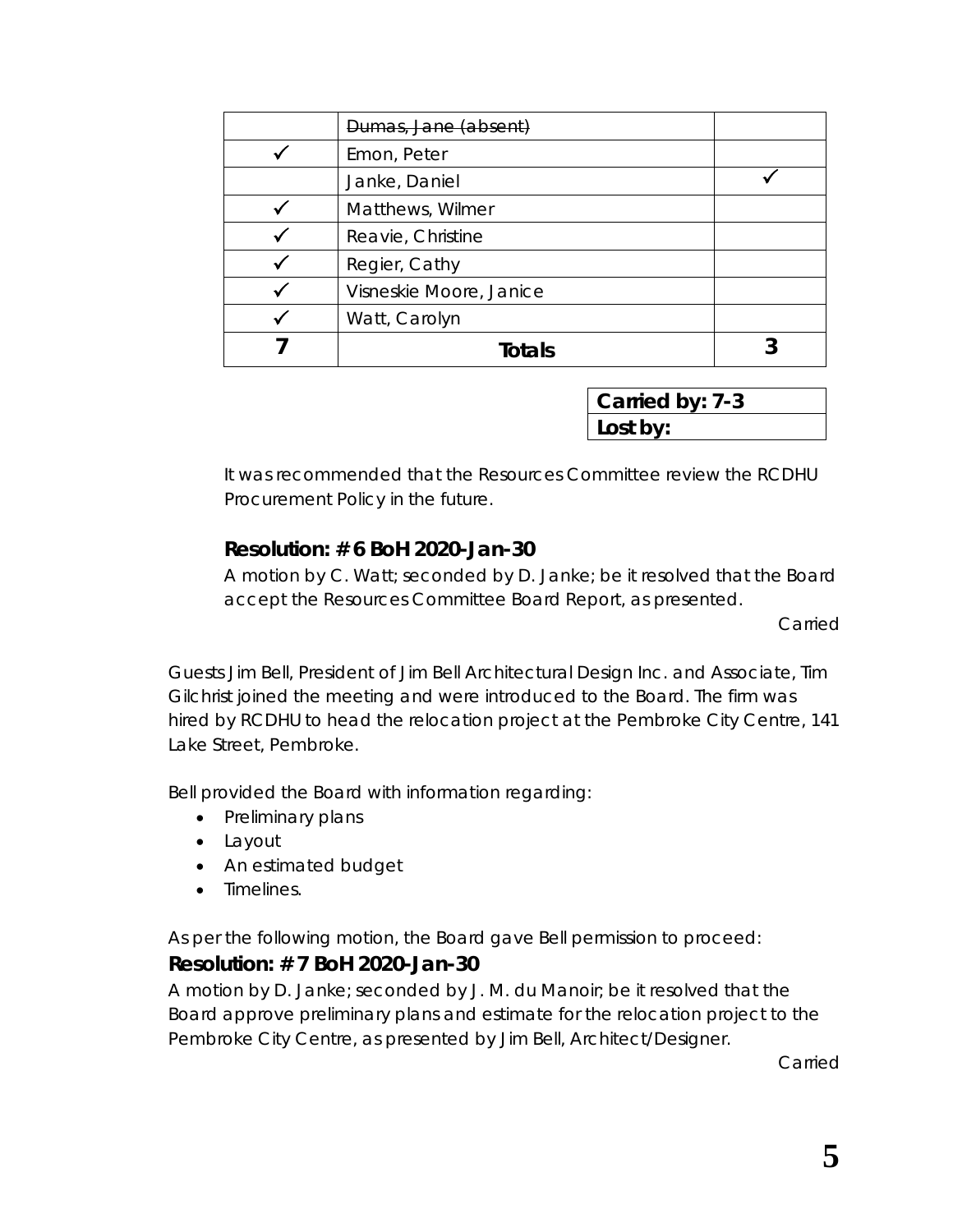A recorded vote was requested for the preceding resolution and was carried unanimously:

| Yes | Name of Board Member    | No |
|-----|-------------------------|----|
|     | Aikens, M. Ann          |    |
|     | Donohue, Michael        |    |
|     | du Manoir, J. Michael   |    |
|     | Dumas, Jane (absent)    |    |
|     | Emon, Peter             |    |
|     | Janke, Daniel           |    |
|     | Matthews, Wilmer        |    |
|     | Reavie, Christine       |    |
|     | Regier, Cathy           |    |
|     | Visneskie Moore, Janice |    |
|     | Watt, Carolyn           |    |
| 10  | <b>Totals</b>           |    |

#### **Recorded Vote**

**Carried by: 10 Lost by:**

As a follow-up to the presentation by Jim Bell, the Board directed the Resources Committee to meet with the landlord to discuss areas of concern regarding structural issues. Bell will forward a list to the Committee, for them to address with the landlord.

## **Resolution: # 8 BoH 2020-Jan-30**

A motion by C. Watt; seconded by W. Matthews; be it resolved that the Board ask the Resources Committee to meet with landlord to discuss structural issues presented by the architect.

Carried

It was recommended that staff request letters from the funding partners: County of Renfrew, the City of Pembroke and the Township of South Algonquin, regarding a submission to the Ministry by March 2, 2020, for a capital funding project.

## **Resolution: # 9 BoH 2020-Jan-30**

A motion by C. Reavie; seconded by M. Donohue; be it resolved that the Board directs staff to request letters of support from the obligated municipalities to be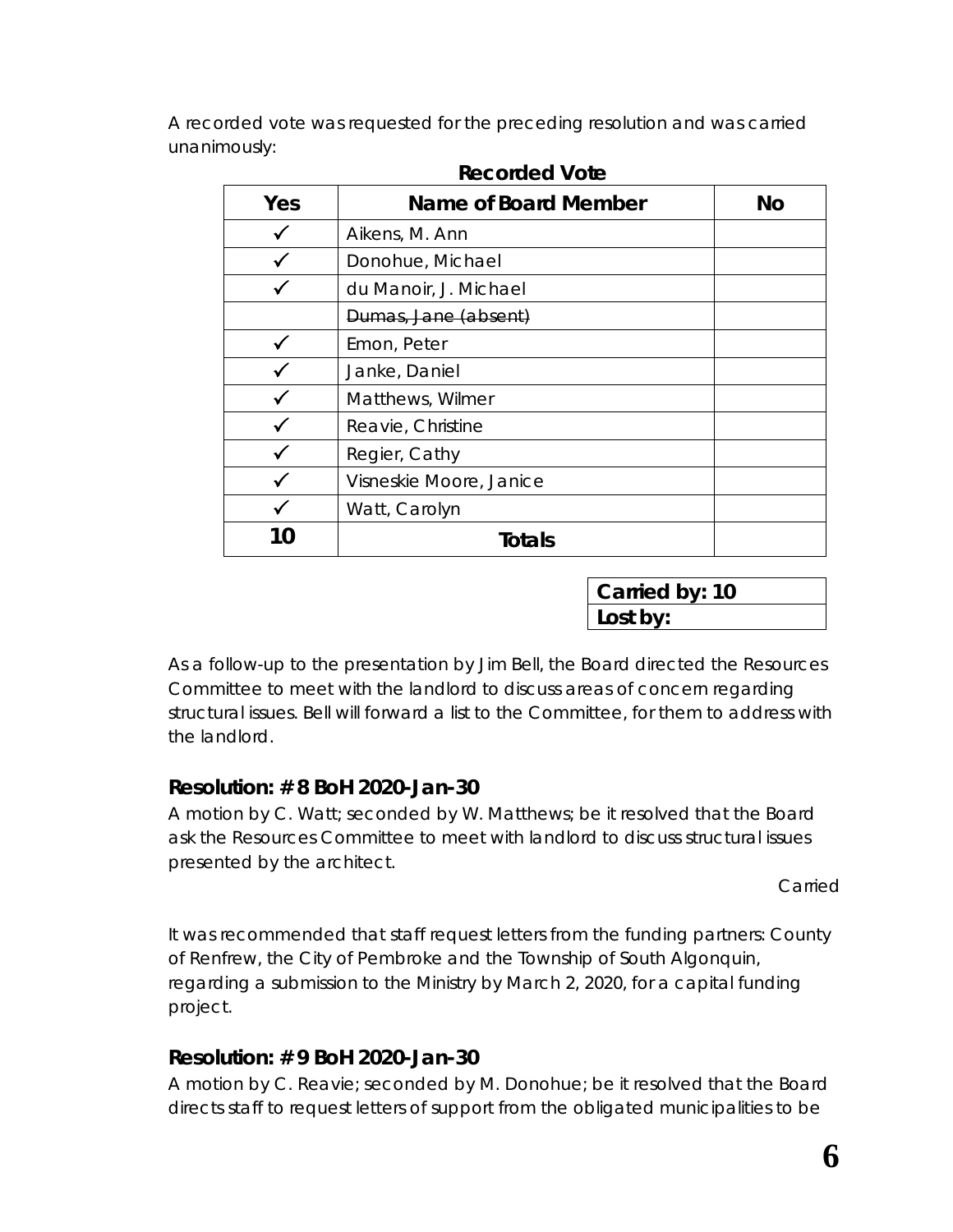included with an application to the Province for capital funding of the retrofit construction at141 Lake Street for RCDHU.

Carried

At 12:00 p.m., P. Emon vacated the meeting.

## **06. Minutes of Previous Meetings (Approval)**

- a. The Board approved the meeting minutes for the Regular Board meeting held on Tuesday, November 26, 2019, as per the following amendment:
	- Add *Resolution # 4 RC 2019-Nov-19* before the recorded vote.

## **Resolution: # 10 BoH 2020-Jan-30**

A motion by C. Reavie; seconded by M. Donohue; be it resolved that the minutes for the Regular Board meeting held on Tuesday, November 26, 2019 be approved, as amended.

Carried

b. The Board approved the meeting minutes for the Special Board meeting held on Friday, December 13, 2019, as presented.

## **Resolution: # 11 BoH 2020-Jan-30**

A motion by C. Reavie; seconded by C. Watt; be it resolved that the minutes for the Special Board meeting held on Friday, December 13, 2019 be approved, as presented.

Carried

- c. The Board approved the meeting minutes for the Inaugural Board of Health meeting held on Wednesday, January 08, 2020, with the following amendments:
	- Remove titles from motions that nominated Board Members for Board Chair and Vice-Chair positions, and remove *Carried* from the same motions
	- renumber the remainder of the resolutions accordingly
	- include the December 16, 2019 email sent to M. Halko—*County of Renfrew 2020 Meeting Calendar Dates*—that referred to appointments to the Board of Health, in the correspondence delivered by M. Donohue, at the inaugural meeting.

# **Resolution: # 12 BoH 2020-Jan-30**

A motion by D. Janke; seconded by C. Watt; be it resolved that the minutes for the Inaugural Board of Health meeting held on Wednesday,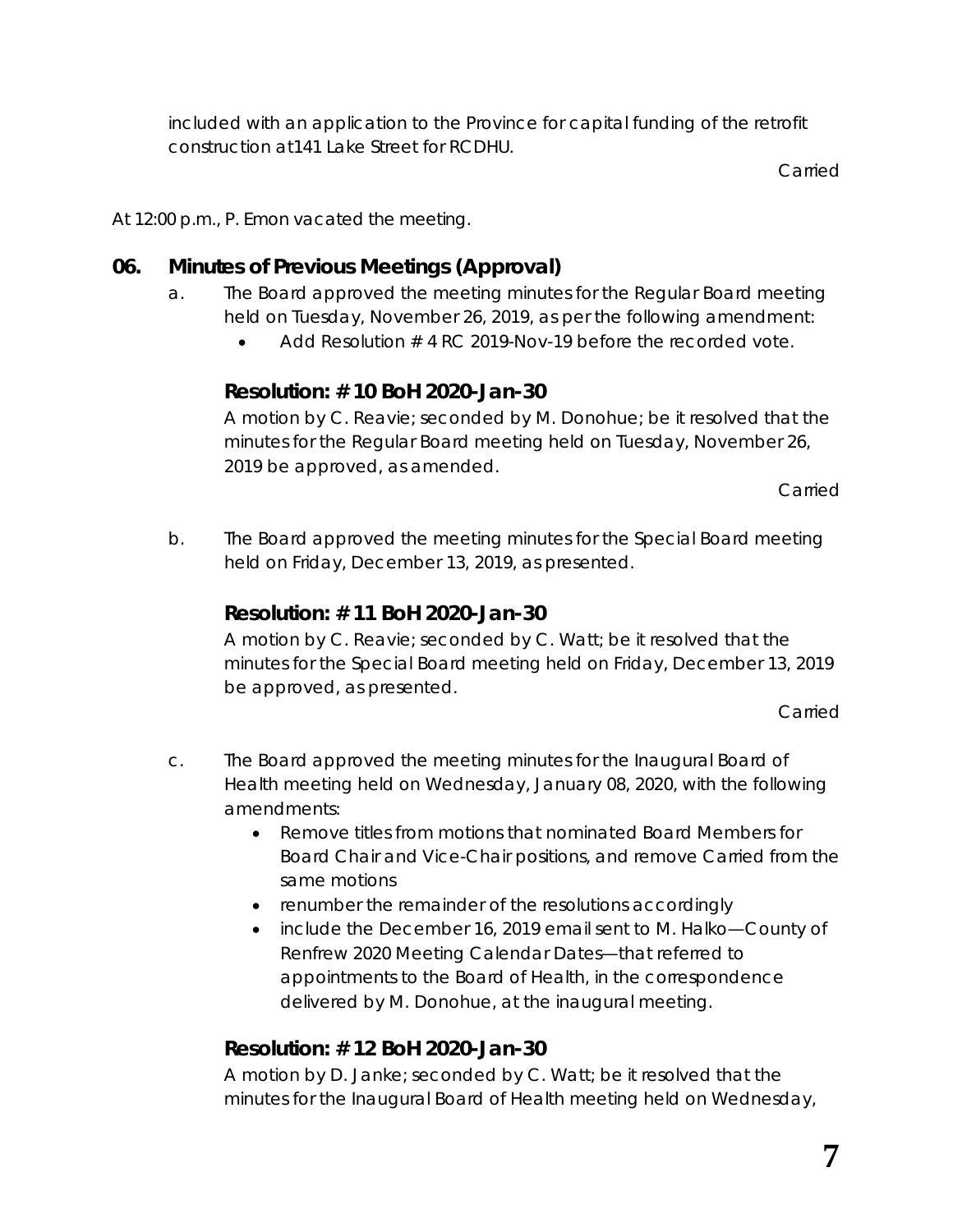January 08, 2020 be approved, as amended.

Carried

#### **07. Business Arising**

There was no business arising.

#### **08. Correspondence**

No correspondence.

#### **09. By-Laws**

*By-Law 2020-01—By-Law to Appoint Auditors* was addressed in the Resources Committee Board Report.

#### **10. New Business**

a. Novel Coronavirus

V. Benoit reported the following items of information to the Board regarding the 2019-nCoV (Novel Coronavirus):

- RCDHU has been working together with health care agencies in our communities to share information about the Novel Coronavirus. Local agencies include the following: hospitals, physicians, EMS, Garrison Petawawa, Long Term Care Homes and Retirements Homes, municipalities, Algonquin College and School Boards.
- The Health Unit's Infectious diseases team has been in regular contact with hospitals and health care providers regarding measures to detect and test for the disease early and safely.
- Daily updates are being held internally to manage the situation. We are working closely with Dr. Paula Stewart, acting MOH in Dr. Cushman's temporary absence.
- Daily teleconference with the Ministry of Health, Emergency Operations Centre (EOC).
- RCDHU has hosted two teleconferences with local hospitals and EMS.
- RCDHU has attended teleconferences with Ottawa Public Health and Ottawa health care partners.
- b. alPHa—2020 Annual General Meeting and Conference—June 7, 8 and 9, 2020—Toronto, ON

J. Visneskie Moore reported that the approximate cost for a Board Member to attend a conference is \$2100.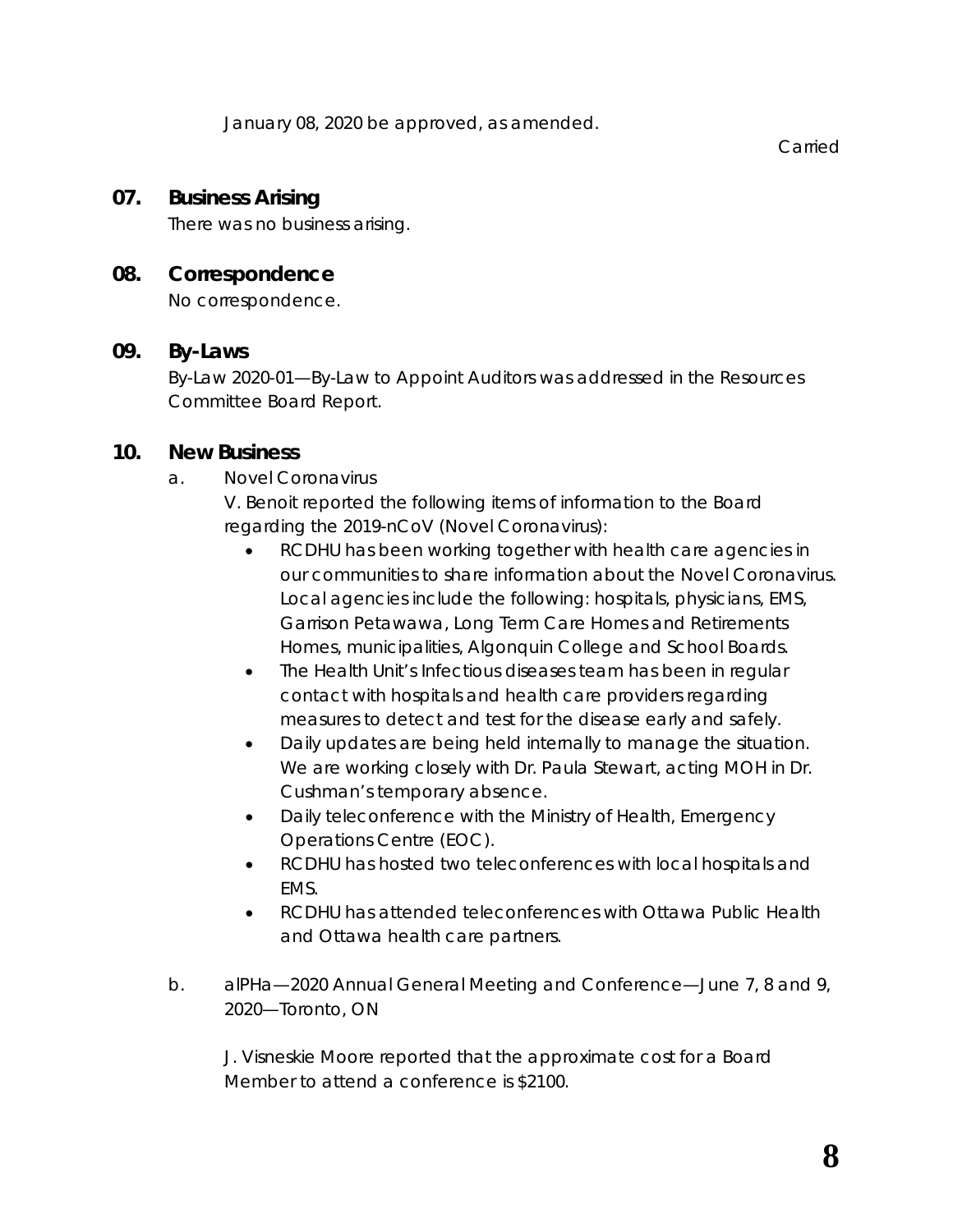# **Resolution: # 13 BoH 2020-Jan-30**

A motion by C. Watt; seconded by C. Reavie; be it resolved that the Board approve the Chair's attendance at the alPHa meeting in June.

Carried

| <b>Recorded Vote</b> |                                        |           |
|----------------------|----------------------------------------|-----------|
| Yes                  | Name of Board Member                   | <b>No</b> |
|                      | Aikens, M. Ann                         |           |
|                      | Donohue, Michael                       |           |
|                      | du Manoir, J. Michael                  |           |
|                      | Dumas, Jane (absent)                   |           |
|                      | Emon, Peter (not present for the vote) |           |
|                      | Janke, Daniel                          |           |
|                      | Matthews, Wilmer                       |           |
|                      | Reavie, Christine                      |           |
|                      | Regier, Cathy                          |           |
|                      | Visneskie Moore, Janice                |           |
|                      | Watt, Carolyn                          |           |
|                      | Totals                                 |           |

A recorded vote was requested for Resolution #13:

**Carried by: 8-1 Lost by:**

## c. Order in Council of Ontario An Order in Council of Ontario reappointed C. Watt to the RCDHU Board of Health, for one year from April 1, 2020, for a period not to exceed April 1, 2021.

# **11. Staff Reports**

- a. Dr. Cushman submitted the following Report to the Board:
	- *[MOH\(A\) Board Report](https://www.rcdhu.com/wp-content/uploads/2020/02/08.-a.-MOHA-Report-January-2020.pdf)*

# **Resolution: # 14 BoH 2020-Jan-30**

A motion by M. A. Aikens; seconded by C. Regier; be it resolved that the Board accept the Report to the Board by Dr. Robert Cushman, Acting Medical Officer of Health.

Carried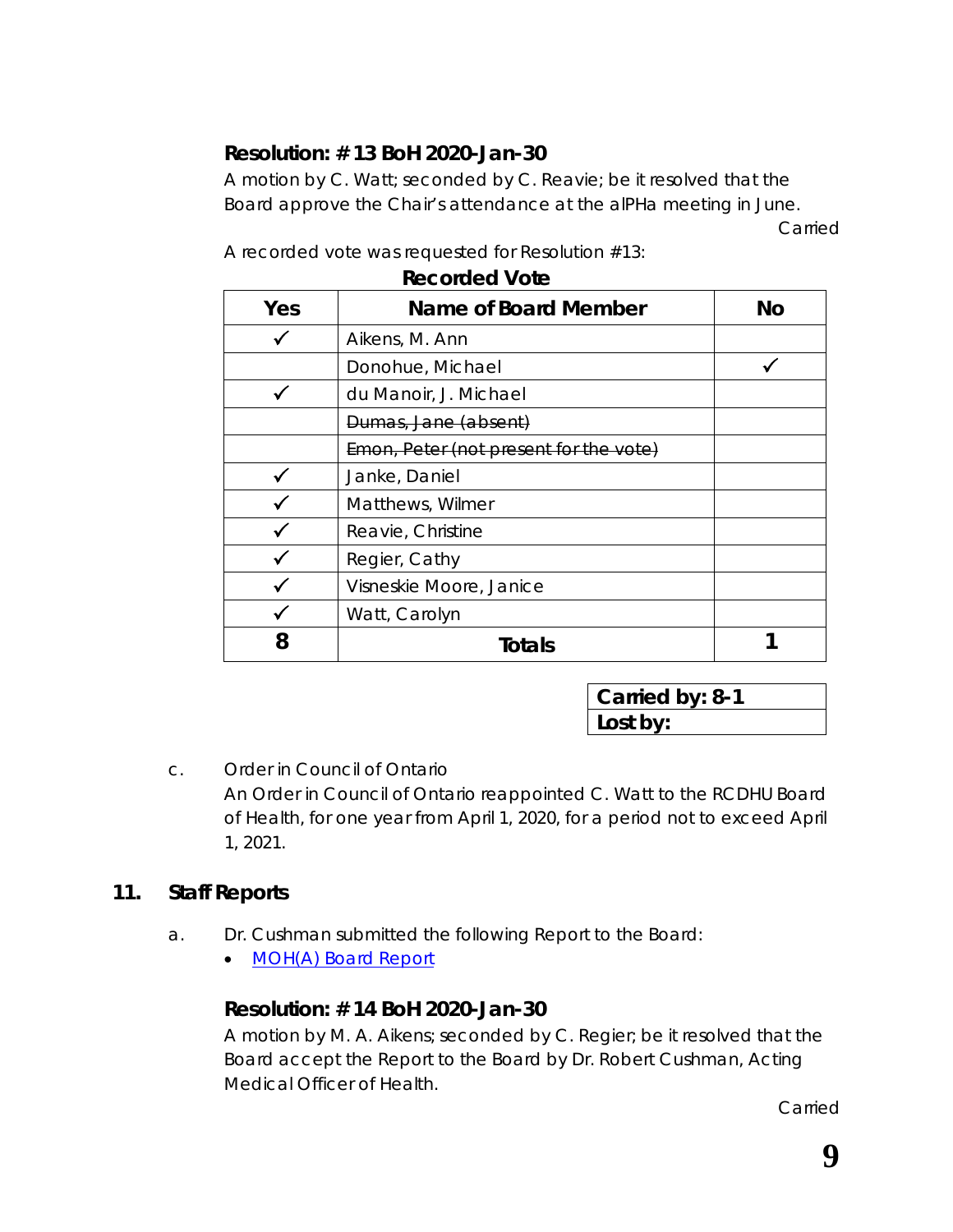At 12:35 p.m., the Board recessed for lunch.

At 12:45 p.m., C. Regier vacated the meeting.

At 1:00 p.m., the meeting resumed.

## **12. Closed Meeting**

#### **Resolution: # 15 BoH 2020-Jan-30**

A motion by D. Janke; seconded by W. Matthews; be it resolved that the Board move in to a closed session at 1:03 p.m. to discuss, as per Municipal Act Section  $239(2)(d)$  labour relations or employee negotiations, and  $(2)(k)$  a position, plan, procedure, criteria or instruction to be applied to any negotiations carried on or to be carried on by or on behalf of the Board regarding Public Health Modernization.

Carried

At 1:24 p.m. the Chair rose to report that the Board met in a closed session to discuss, as per Municipal Act Section 239(2)(d) labour relations or employee negotiations, and (2)(k) a position, plan, procedure, criteria or instruction to be applied to any negotiations carried on or to be carried on by or on behalf of the Board regarding Public Health Modernization.

After coming out of the closed session, a fulsome discussion ensued regarding Public Health Modernization.

The consultation session for Public Health Modernization, with Jim Pine, scheduled for Tuesday, February 4, 2020 at Algonquin College in Ottawa was postponed.

As per the following email received on January 29, 2020: *Re: Public Health and Emergency Health Services Modernization +Consultation Sessions: February 4 and 5*

*. . . Given the situation with 2019-nCoV (Novel Coronavirus), and in recognition of the need for readiness planning by both public health and emergency health services personnel at this time, a decision has been made to postpone these sessions.*

This provided an opportunity for the Board's Executive Committee and the RCDHU SMT to schedule a meeting for Tuesday, February 4, 2020, using Dr. Cushman's document as a basis for their discussion.